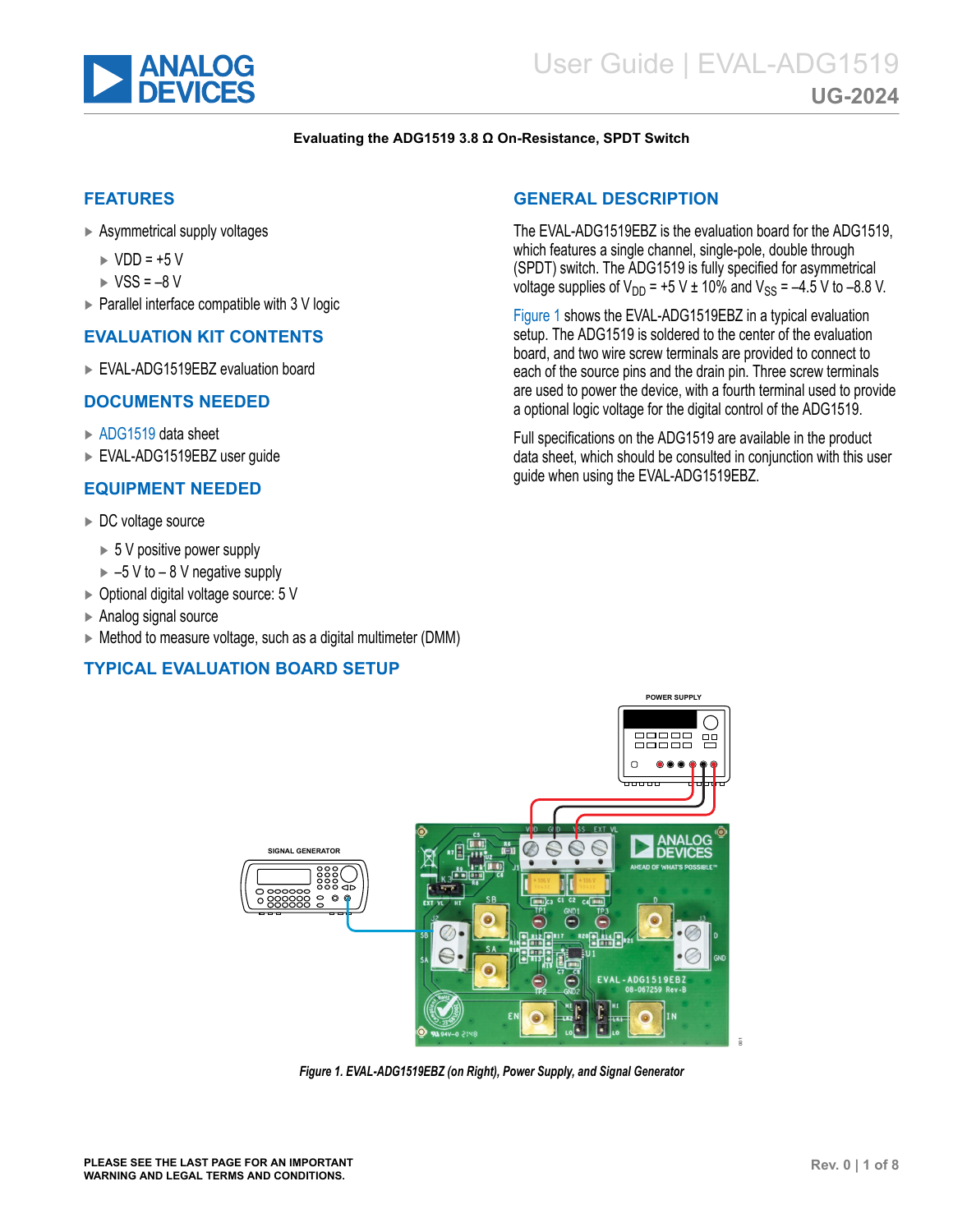# **TABLE OF CONTENTS**

| Evaluation Board Setup Procedure3 |  |
|-----------------------------------|--|
|                                   |  |
|                                   |  |

## **REVISION HISTORY**

**1/2022—Revision 0: Initial Version**

| Evaluation Board Schematics and Artwork 6 |  |
|-------------------------------------------|--|
|                                           |  |
|                                           |  |
|                                           |  |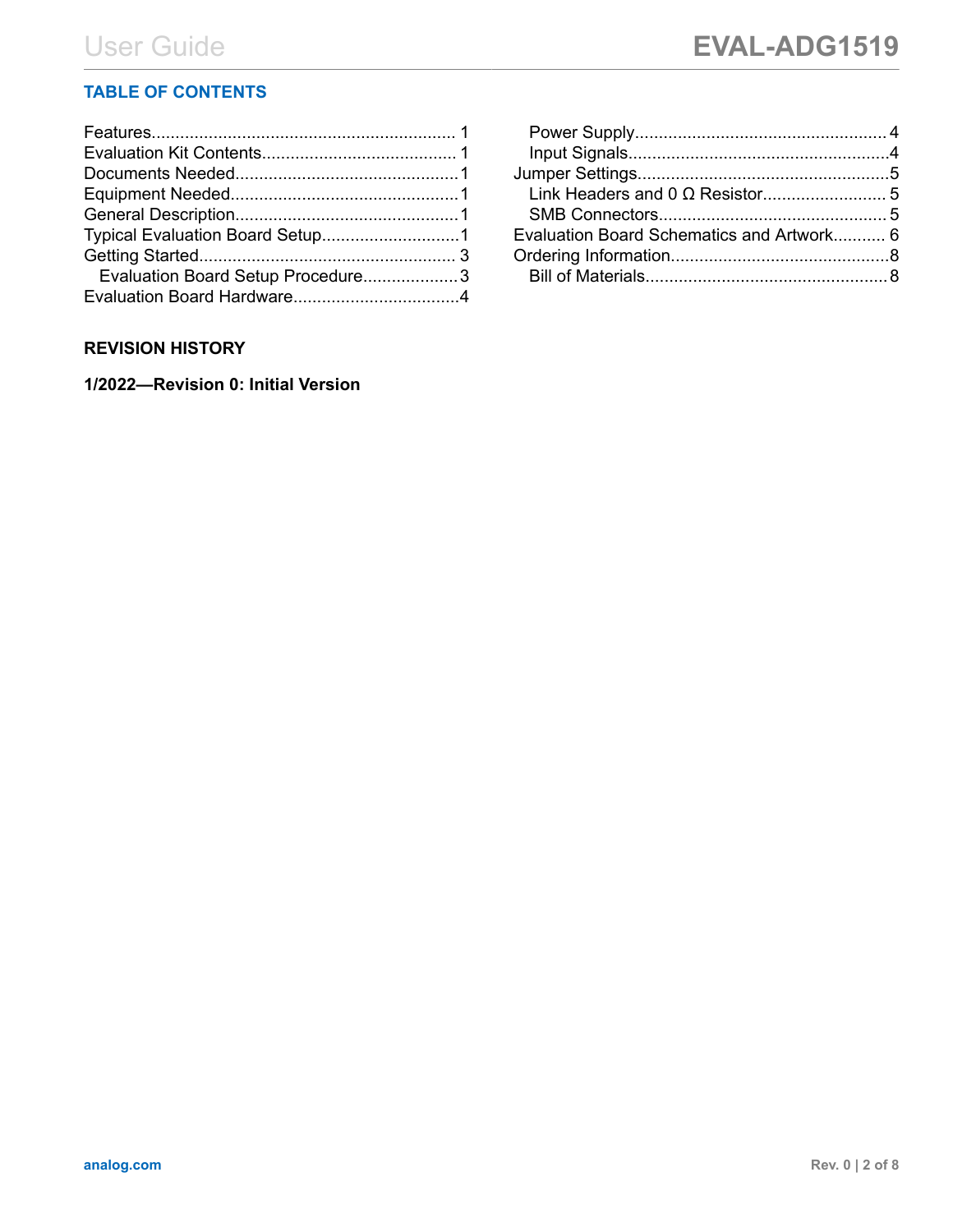# <span id="page-2-0"></span>**GETTING STARTED**

## **EVALUATION BOARD SETUP PROCEDURE**

The EVAL-ADG1519EBZ operates independently and does not require any additional evaluation boards or software to operate. An on-board [ADP7142](https://www.analog.com/ADP7142) LDO regulator is provided as the digital power supply to manually control the [ADG1519.](http://www.analog.com/ADG1519)

The J1 connector is used to supply the EVAL-ADG1519EBZ with a dual power supply of +5 V for VDD and –8 V for VSS. If the [ADP7142](https://www.analog.com/ADP7142) LDO regulator is not required, remove the R6 resistor and use LK3 to select the EXT VL input on J1 to supply an alternative digital voltage supply.

To set up the EVAL-ADG1519EBZ to perform a functionality test, connect a power supply to the J1 connector.

LK1 and LK2 controls the digital signals for the switch channel enable and channel select on the ADG1519.

- ► With LK2 In Position LO, the switch channels are open and present as an open circuit.
- ► With LK2 In Position HI, the switch is enabled and LK1 is used to select between SA and SB. The selected channel presents with a resistance of approximately 3.8 Ω.



*Figure 2. EVAL-ADG1519EBZ Block Diagram*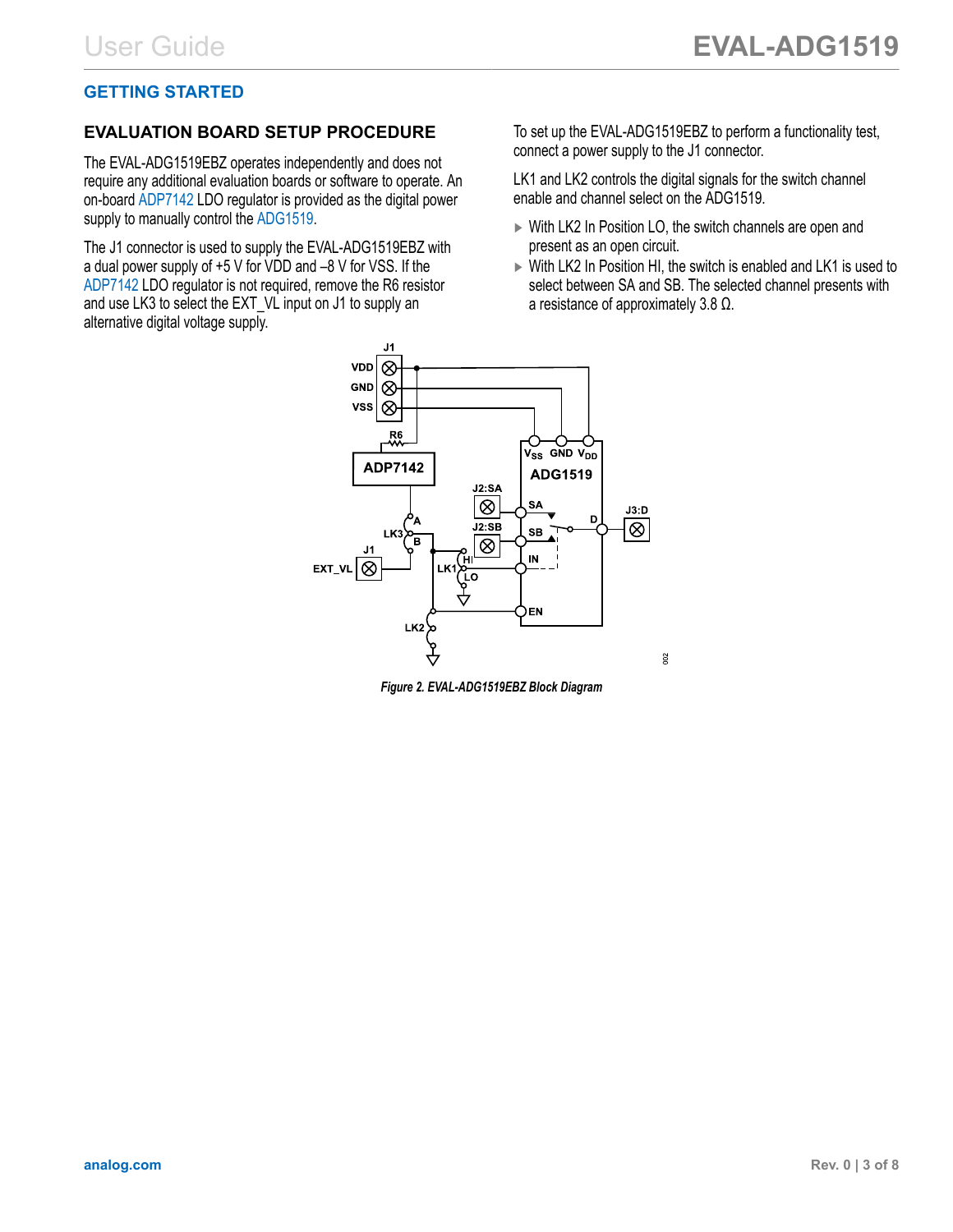# <span id="page-3-0"></span>**EVALUATION BOARD HARDWARE**

The operation of the [ADG1519](http://www.analog.com/ADG1519) is evaluated using the EVAL-ADG1519EBZ. [Figure 1](#page-0-0) shows a typical evaluation setup where only a power supply and signal generator are required. [Figure 2](#page-2-0) shows the block diagram of the main components of the EVAL-ADG1519EBZ.

Using the EVAL-ADG1519EBZ, the ADG1519 is used to pass signals from either the source or drain connectors. See the ADG1519 data sheet for more details.

### **POWER SUPPLY**

Connector J1 provides access to the supply pins of the ADG1519. VDD, GND, and VSS link to the appropriate pins on the ADG1519. For dual-supply voltages, the EVAL-ADG1519EBZ can be powered with +5 V for VDD and –8 V for VSS.

The on-board [ADP7142](https://www.analog.com/ADP7142) LDO regulator is provided for the digital control voltage. A secondary voltage source can be connected to the EXT VL terminal of the EVAL-ADG1519EBZ and be used as the digital control voltage. To use the EXT\_VL terminal of the EVAL-ADG1519EBZ, move the LK3 jumper from Position A to Position B.

## **INPUT SIGNALS**

Two 2-pin screw connectors are provided to connect to both the source and drain pins of the ADG1519. Additional Subminiature Version B (SMB) connectors are available if extra connections are required.

Each trace on the source and drain side includes two sets of 0603 pads, which can be used to place a load on the signal path to ground. A 0 Ω resistor is placed in the signal path and can be replaced with a user defined value. The resistor combined with the 0603 pads can be used to create a simple RC filter.

The ADG1519 uses a parallel interface to control the operation of the switch channel. The switch operation can be manually controlled using the headers on LK1 and LK2, or an external controller can be interfaced directly to the control pins by using the SMB connectors (IN and EN) and removing the link headers on LK1 and LK2.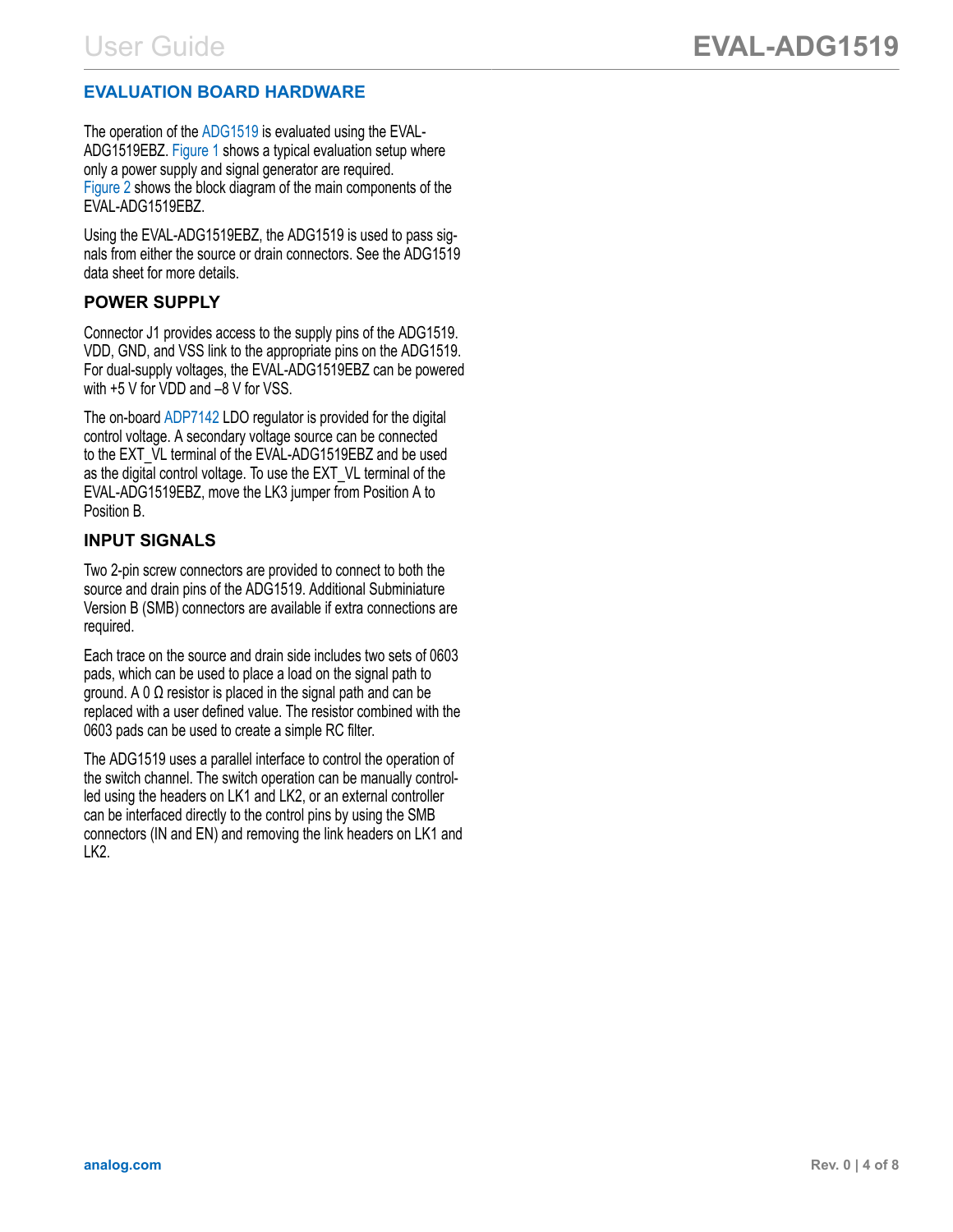## <span id="page-4-0"></span>**JUMPER SETTINGS**

## **LINK HEADERS AND 0 Ω RESISTOR**

The on-board link headers (LK1 and LK2) can control the [ADG1519](https://www.analog.com/ADG1519) manually. Table 1 lists the link headers and resistors and explains how each is used on the EVAL-ADG1519EBZ.

The LK1 and LK2 link headers control the ADG1519 switch channel selection and enable or disable the switch. Place LK2 in Position LO to disable the switch, and place LK2 in Position HI to enable the switch. With the ADG1519 enabled, place LK1 in Position LO to select the SA input, and place LK2 in Position HI to select the SB input.

The R6 resistor connects the VIN pin of the on-board [ADP7142](https://www.analog.com/ADP7142?doc=EVAL-ADG5401FEBZ-UG-1755.pdf) LDO regulator to the EVAL-ADG1519EBZ VDD terminal supply. Remove the R6 resistor to disconnect the LDO input if it is not required.

#### *Table 1. Link Headers and Resistor Descriptions*

| Label          | <b>Position</b> | <b>Description</b>                     |
|----------------|-----------------|----------------------------------------|
| LK1            | LO              | Select Channel A                       |
|                | HI              | Select Channel B                       |
| LK2            | LO              | Switch Disabled                        |
|                | HI              | Switch enabled                         |
| LK3            | А               | On-board LDO regulator digital voltage |
|                | В               | EXT VL digital voltage                 |
| R <sub>6</sub> | Inserted        | ADP7142 Enabled                        |
|                | Removed         | ADP7142 Disabled                       |

#### **SMB CONNECTORS**

The parallel interface of the ADG1519 can either be controlled manually by using the LK1 and LK2 link headers or accessed by using the IN and EN SMB connectors. To use the SMB connectors, remove the LK1 and LK2 link headers.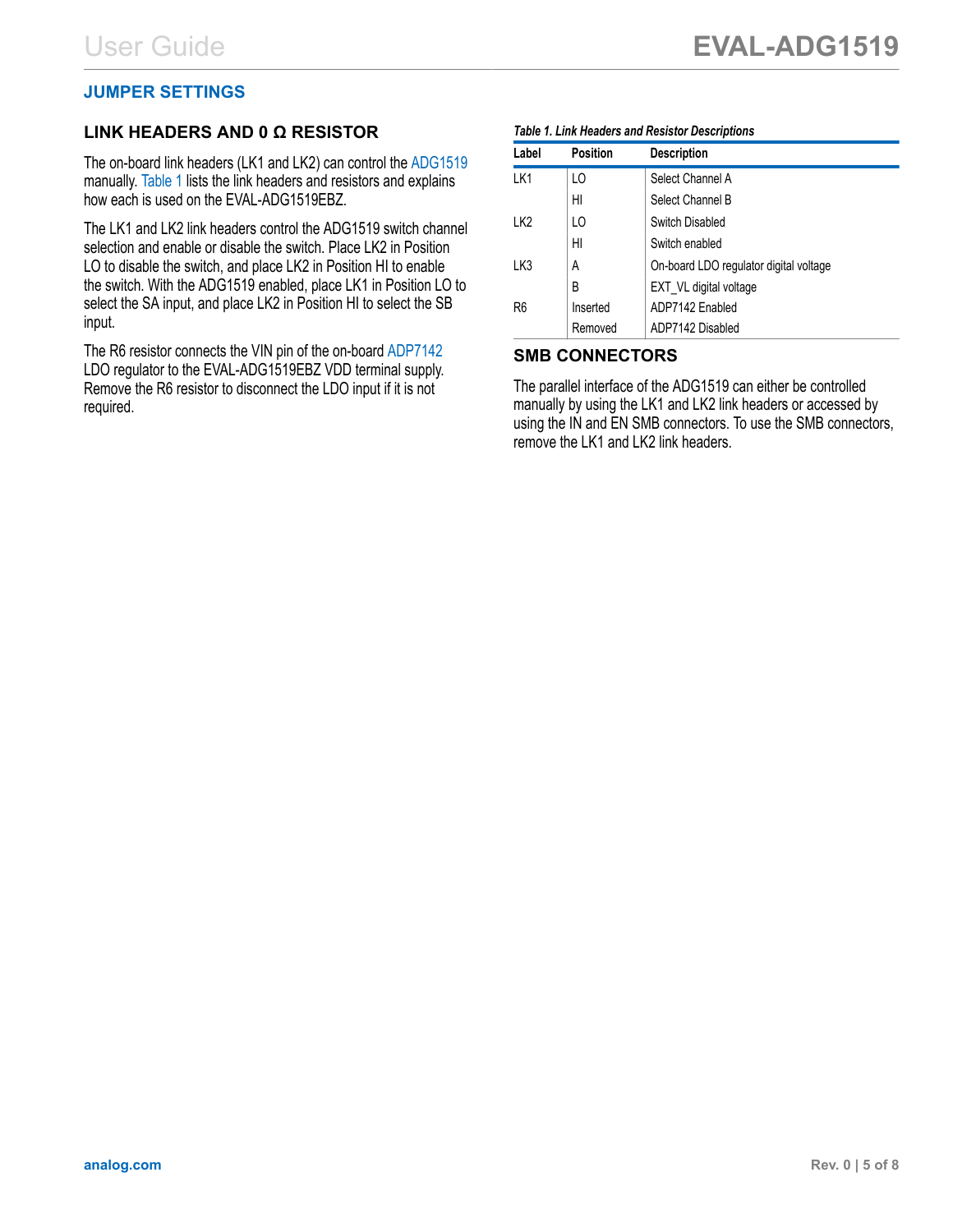## <span id="page-5-0"></span>**EVALUATION BOARD SCHEMATICS AND ARTWORK**



*Figure 3. EVAL-ADG1519EBZ Evaluation Board Schematic—Page 1*



*Figure 4. EVAL-ADG1519EBZ Evaluation Board Schematic—Page 2*



*Figure 5. EVAL-ADG1519EBZ Silkscreen Figure 6. EVAL-ADG1519EBZ Top Layer*

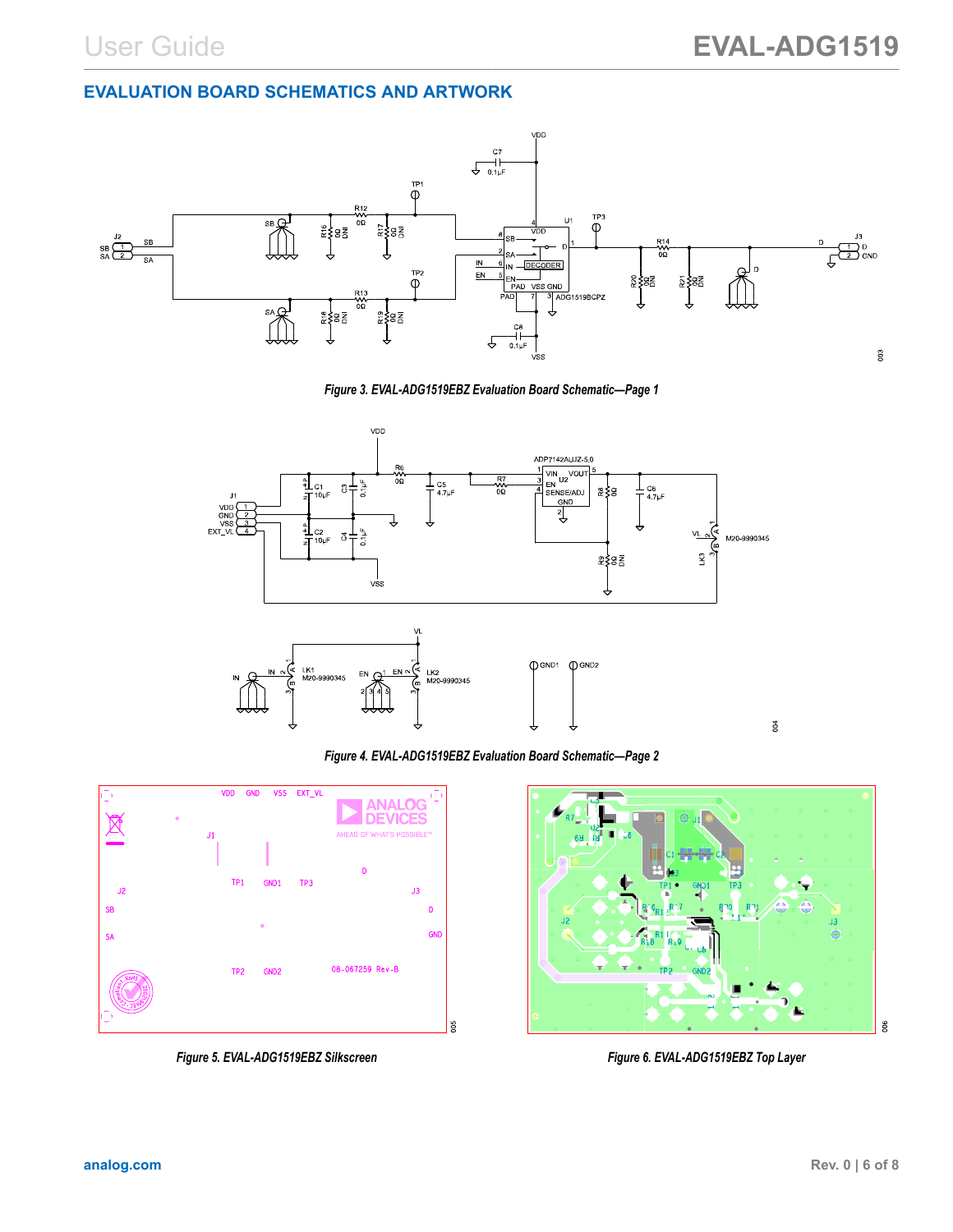### **EVALUATION BOARD SCHEMATICS AND ARTWORK**



*Figure 7. EVAL-ADG1519EBZ Layer 2*



*Figure 8. EVAL-ADG1519EBZ Layer 3*



*Figure 9. EVAL-ADG1519EBZ Bottom Layer*